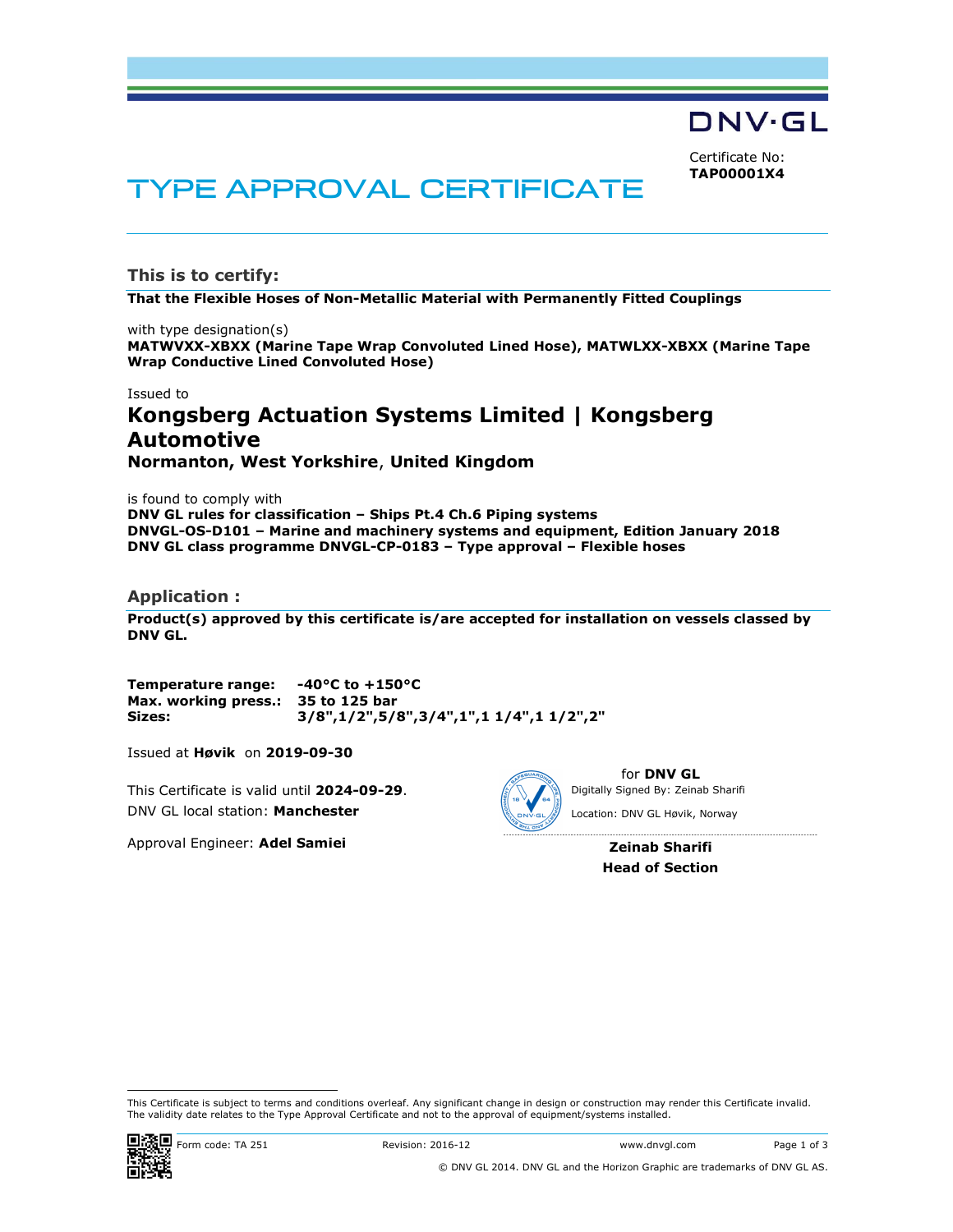Job Id: 262.1-030956-1 Certificate No: TAP00001X4

# Product description

Non-metallic flexible hoses with helical tape wrap convolutes tubing made of PTFE tape + PTFE impregnated glass fibre tape composite, and AISI 304 stainless steel braid).

| Coupling designation: |              |                |                 |                 |                               |  |  |  |
|-----------------------|--------------|----------------|-----------------|-----------------|-------------------------------|--|--|--|
| Part Code             |              | inch           | Insert          |                 | Ferrule                       |  |  |  |
| MATWV09-7B01          | MATWL09-7B01 | 3/8            | 05-923-06-06-XX | 05-927-06-06-XX | $01 - 104 - 06 - 06 - XX - S$ |  |  |  |
| MATWV13-5B01          | MATWL13-5B01 | $\frac{1}{2}$  | 05-923-08-08-XX | 05-927-08-08-XX | $01 - 104 - 08 - 08 - XX - S$ |  |  |  |
| MATWV16-5B01          | MATWL16-5B01 | 5/8            | 05-923-10-10-XX | 05-927-10-10-XX | $01 - 104 - 10 - 10 - XX$     |  |  |  |
| MATWV19-8B01          | MATWL19-8B01 | $\frac{3}{4}$  | 05-923-12-12-XX | 05-927-12-12-XX | $01 - 104 - 12 - 12 - XX$     |  |  |  |
| MATWV25-9B01          | MATWL25-9B01 | 1              | 05-923-16-16-XX | 05-927-16-16-XX | $01 - 104 - 16 - 16 - XX$     |  |  |  |
| MATWV32-3B01          | MATWL32-3B01 | $1\frac{1}{4}$ | 05-923-20-20-XX | 05-927-20-20-XX | $01 - 104 - 20 - 20 - XX$     |  |  |  |
| MATWV38-8B01          | MATWL38-8B01 | $1\frac{1}{2}$ | 05-923-24-24-XX | 05-927-24-24-XX | $01 - 104 - 24 - 24 - XX$     |  |  |  |
| MATWV51-2B01          | MATWL51-2B01 | 2              | 05-923-32-32-XX | 05-927-32-32-XX | $01 - 104 - 32 - 32 - XX$     |  |  |  |

Couplings are made of Stainelss steel grades 304,316,316L and 321 or carbon steel 1.0737 (EN 10277-3) Hose manufacturer: Kongsberg Automotive, Normanton, West Yorkshire, WF6 1TN, UK Coupling manufacturer: DISTRIBUIDORA INTERNACIONAL CARMEN, S.A., Zaragoza, Spain

## Application/Limitation

This certificate is valid for the specific assembly of hose and coupling type as specified, assembled and delivered by the holder (named as manufacturer) of this certificate.

Hose assemblies covered by this certificate may be used in systems conveying petroleum based hydraulic fluid, water based Hydraulic fluids, fuel oil, lubricating oil, fresh water, air and steam in the temperature range mentioned on the front page.

| Part Code    |              |                 | Hose size |       | Maximum working |
|--------------|--------------|-----------------|-----------|-------|-----------------|
|              |              |                 | DN        | Dash  | pressure (bar)  |
| MATWV09-7B01 | MATWL09-7B01 | 3/8             | 10        | -6    | 125             |
| MATWV13-5B01 | MATWL13-5B01 | $\frac{1}{2}$   | 12        | -8    | 105             |
| MATWV16-5B01 | MATWL16-5B01 | 5/8             | 16        | $-10$ | 100             |
| MATWV19-8B01 | MATWL19-8B01 | $\frac{3}{4}$   | 19        | $-12$ | 90              |
| MATWV25-9B01 | MATWL25-9B01 | 1               | 25        | $-16$ | 80              |
| MATWV32-3B01 | MATWL32-3B01 | $1 \frac{1}{4}$ | 31        | $-20$ | 64              |
| MATWV38-8B01 | MATWL38-8B01 | $1\frac{1}{2}$  | 38        | $-24$ | 53              |
| MATWV51-2B01 | MATWL51-2B01 | $\mathcal{P}$   | 51        | $-32$ | 35              |

Flexible hoses are only to be used in short lengths where it is necessary due to vibrations or flexible mounting of the machinery. The hoses shall not replace/be used where permanent piping is possible/required.

The hose assemblies must only be fitted in places where they are always accessible. Flexible hoses of these types are not to be used on boiler fronts.

The hoses are to be mounted in accordance with the manufacturer's instructions.

#### Production testing

All hose assemblies delivered under the DNV GL type approval scheme shall be subject to a pressure test at 1.5 times the maximum working pressure and shall be delivered with the pressure test report with reference to this type approval certificate.

# Type Approval documentation

Drawings MATWVXX-XB01 version 1,MATWLXX-XB01 version 1,01-104-XX-XX-XX version 7, 05-923-XX-XX-50 version 1, 05-923-XX-XX-54 version 1, 05-927-XX-XX-50 version 1, 05-927-XX-XX-54 version 1